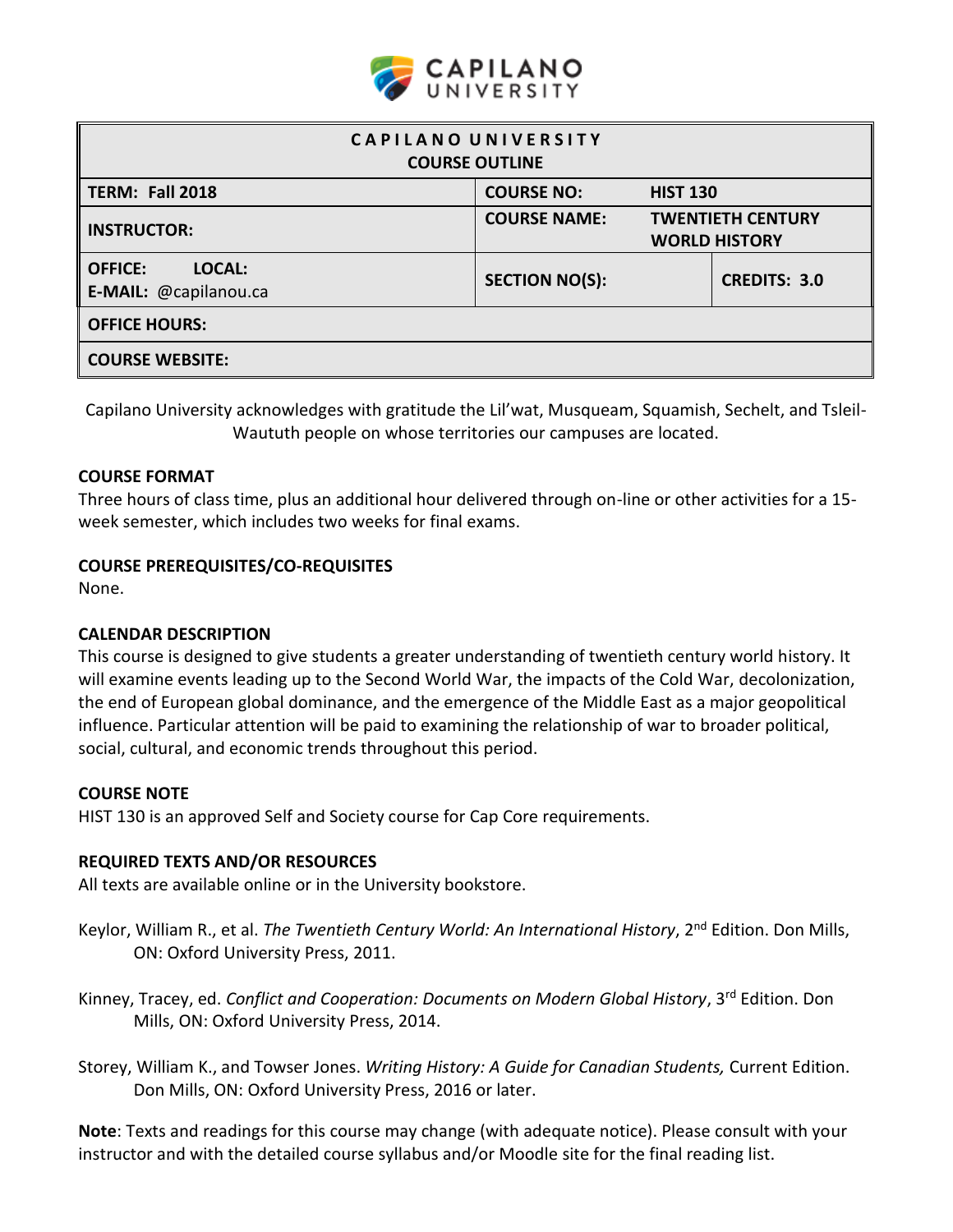# **COURSE STUDENT LEARNING OUTCOMES**

On successful completion of this course, students will be able to do the following:

- 1. Explain the significance of important people, events, and processes.
- 2. Explain the difference between primary and secondary sources.
- 3. Summarize significant historical arguments and debates.
- 4. Drawing on evidence from primary sources, investigate the causes and outcomes of a significant historical event or process.
- 5. Use evidence from primary and secondary sources to construct an interpretation of a significant person, event, or process.
- 6. Critically reflect on the major people, events, and processes that shaped twentieth century world history.

Students who complete this Self and Society course will be able to do the following:

- 1. Identify potential root causes of local/global problems and how they affect local/global cultures, economies, politics, and policies.
- 2. Assess and evaluate individual and collective responsibilities within a diverse and interconnected global society.
- 3. Synthesize a range of differing community perspectives on ethics and justice and explain how these perspectives can inform structural change.
- 4. Explain how contexts (e.g. cultural, historical, colonial, economic, technological) shape identity formation and social structures.

## **COURSE CONTENT**

In order to facilitate student learning and in-class discussion, students are expected to complete all assigned readings before each class. Readings and lecture topics may change and/or additional readings assigned as appropriate. Please consult with your instructor and the course syllabus.

| <b>DATE</b> | <b>TOPICS &amp; READINGS</b>                                   |
|-------------|----------------------------------------------------------------|
| Week 1      | <b>Course Introduction</b>                                     |
|             | Turn of the Century Global Society and World War One           |
| Week 2      | The Paris Peace Conferences and Revolution in Russia and China |
| Week 3      | <b>Europe and the Empire in Conflict</b>                       |
| Week 4      | The Rise of the United States and the Great Depression         |
| Week 5      | <b>Totalitarianism in Europe and Asia</b>                      |
| Week 6      | World War Two                                                  |
| Week 7      | <b>Midterm Exam</b>                                            |
| Week 8      | The Superpowers and the Cold War in Global Context, 1945-1963  |
| Week 9      | The Superpowers and the Cold War in Global Context, 1963-1991  |
| Week 10     | Decolonization and Nation Building in South Asia and Africa    |
| Week 11     | <b>East Asia: Communism and the Japanese Miracle</b>           |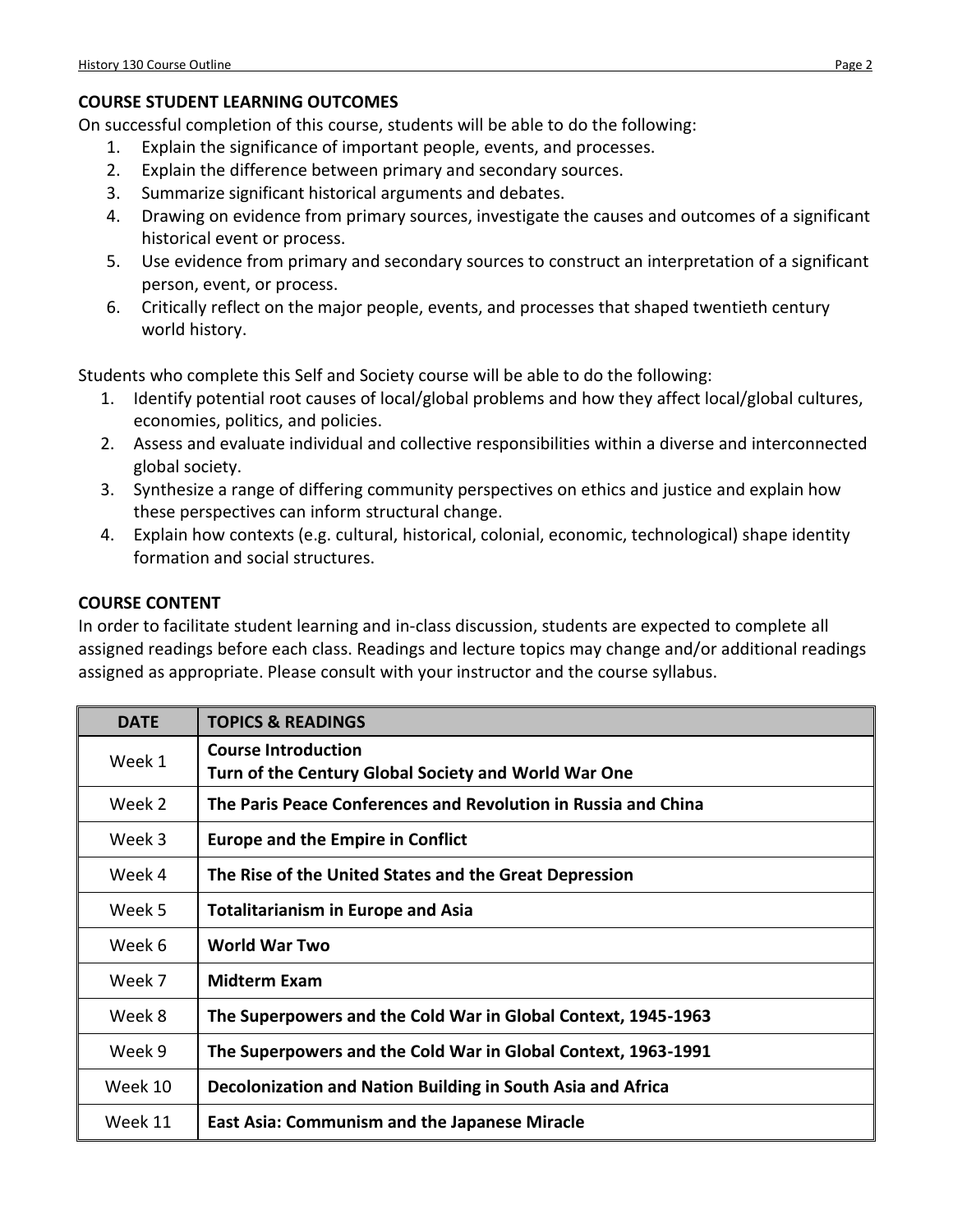| <b>DATE</b> | <b>TOPICS &amp; READINGS</b>                       |
|-------------|----------------------------------------------------|
| Week 12     | The Middle East: Land, Religion and Oil, 1945-2000 |
| Week 13     | The Post-Cold War World                            |
|             | Week $14-15$   Final Exam Period                   |
|             |                                                    |

| <b>EVALUATION PROFILE</b> |  |
|---------------------------|--|
|---------------------------|--|

| <b>Written Assignments</b> | 20-40%*   |
|----------------------------|-----------|
| <b>Tests and Quizzes</b>   | 20-40%*   |
| Participation              | $0 - 10%$ |
| Presentations              | $0 - 30%$ |
| Final Exam                 | 20-35%    |
|                            | 100%      |

\*Note: No single assignment will be worth more than 35% in the evaluation profile.

#### **ASSIGNMENTS**

The assignment structure for this course is determined by the instructor in accordance with the learning outcomes outlined above. Please refer to the course syllabus and Moodle site for a detailed breakdown.

#### **Written Assignments**

This course will include a combination of short written assignments (e.g. reading responses, primary source analysis, article review) and/or longer assignments such as a research essay.

### **Tests and Quizzes**

This course will include a combination of quizzes and tests (e.g. pop quiz, midterm exam). The format of tests and quizzes will be determined by the instructor and may include a combination of true/false, multiple choice, short answer, matching, and essay questions.

### **Participation**

Participation grades are based on the consistency, quality, and frequency of contributions to class discussions. Consistency means attending every class, maintaining a positive and respectful presence in the classroom, and actively contributing to discussions on a regular basis. Quality means demonstrating respect for peers and their contributions, listening attentively during lectures and when other students are speaking, and participating in all activities with an open and inquisitive mind.

#### **Presentations**

This course may include a presentation component, which may be an individual or group assignment (e.g. in-class debate, academic poster, research presentation). Detailed instructions will be provided in class and on Moodle.

### **Final Exam**

The course will include a final exam that may be drawn from all class materials. The final exam may be cumulative (please consult with your instructor). The final exam will be scheduled at a date to be determined by the Registrar's Office. Please plan to be available to write the final exam at any point during the final exam period. If you must make travel arrangements, assume that the final exam will be held on the final day of the exam period, and plan accordingly.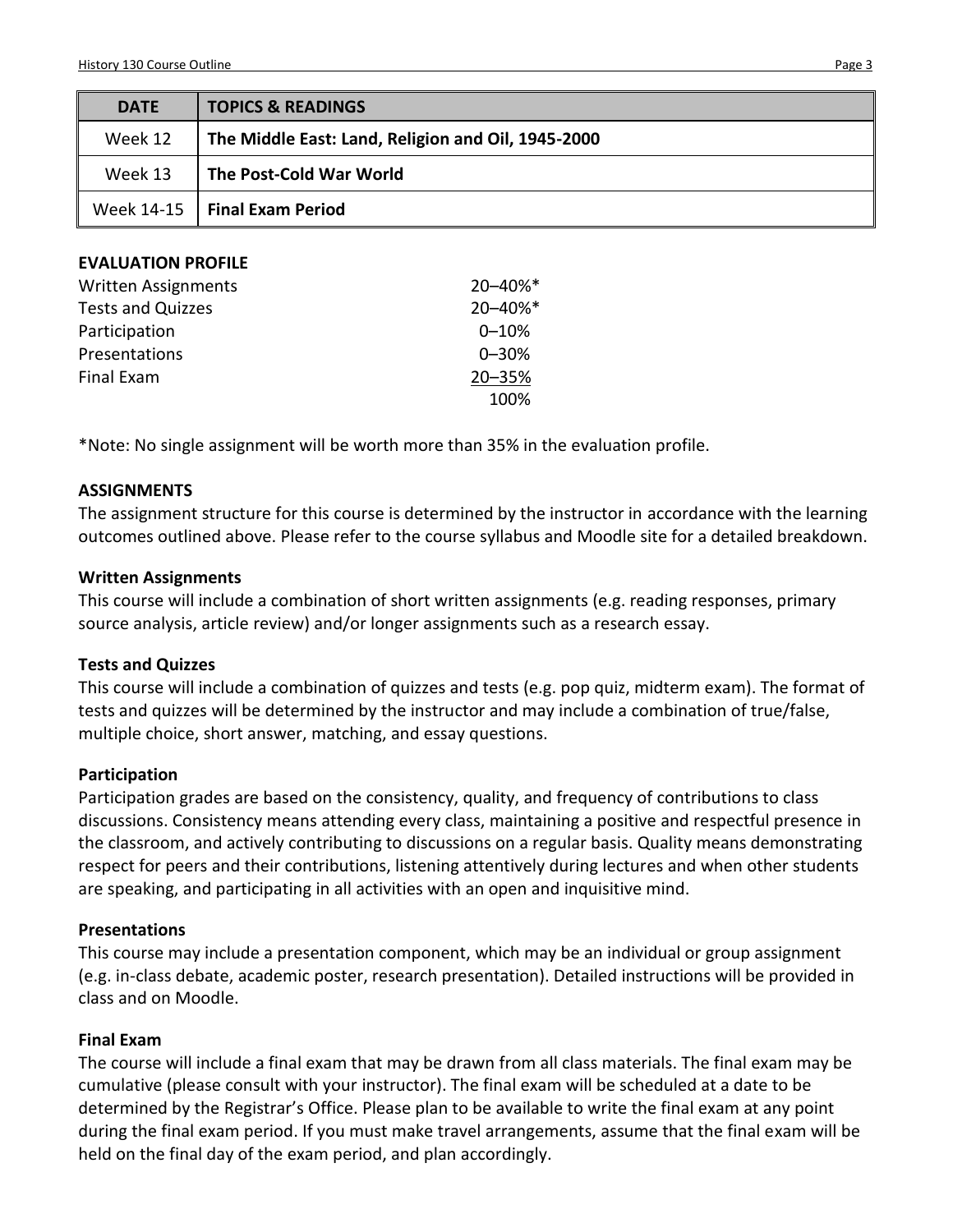#### **GRADING PROFILE**

| $A + 90 - 100\%$ | $B+ = 77 - 79\%$ | $C + 57 - 69%$  | $D = 50 - 59\%$ |
|------------------|------------------|-----------------|-----------------|
| $A = 85 - 89%$   | $B = 73 - 76%$   | $ C = 63 - 66%$ | $F = 0 - 49%$   |
| $A - 80 - 84%$   | $B - 70 - 72%$   | $ C- = 60-62\%$ |                 |

### **Incomplete Grades**

Grades of Incomplete "I" are assigned only in exceptional circumstances when a student requests extra time to complete their coursework. Such agreements are made only at the request of the student, who is responsible to determine from the instructor the outstanding requirements of the course.

### **Late Assignments**

Assignment submission guidelines, deadlines, and late penalties are determined by the instructor within the parameters of History Department practices. In general, assignments will be submitted electronically via Moodle or by hard copy in-class (consult with your instructor for their preference). Assignments submitted late may be subject to late penalties, except in extenuating circumstances (e.g. medical or family emergency). Please contact your instructor as soon as possible if such an unfortunate situation occurs. Official documentation (e.g. doctor's note) may be required for any extension to be granted.

### **Missed Quizzes and Exams**

Missed quizzes and exams may only be rescheduled in the event of exceptional emergencies and/or circumstances. Please contact your instructor as soon as possible if you find yourself in this situation (do not wait until the next class). In such cases, students may need to provide appropriate and verifiable documentation supporting an absence, as soon as possible after the absence occurs. Rescheduling will not be allowed for reasons such as holidays, nor shall re-scheduling be possible after exams have been graded and returned. For further details, please consult with your instructor.

### **Attendance**

This course is built around an active classroom component; attendance in all class meetings is therefore strongly advised. Students not attending class regularly will be at a considerable disadvantage. Official university policy on attendance is found in the University Calendar.

### **English Usage**

Students are expected to use proper academic English in written assignments. All written work should be in clear, well-organized and correctly punctuated sentences contained within organized paragraphs. Form as well as content will be evaluated in all written assignments.

### **Electronic Devices**

Personal electronic devices (laptops, tablets, e-readers, etc.) may not be used during a quiz or exam without prior approval. Any use of cellphones, smartphones, or other distractions is strictly prohibited. These must be silenced and stored for the duration of the quiz/exam period. Students requiring exam accommodations must register with Accessibility Services. Please consult with your instructor about their practices for use of electronic devices during regular classes.

### **On-line Communication**

A Moodle site will complement the course syllabus and your Capilano email address will be used for all official communications; please check both regularly. The best way to reach your instructor is by email or by going to regularly scheduled office hours. The course syllabus contains a wealth of information, policies, and guidelines to help you to navigate this course successfully—read it carefully! The syllabus also provides a detailed breakdown of readings and assignments for the course.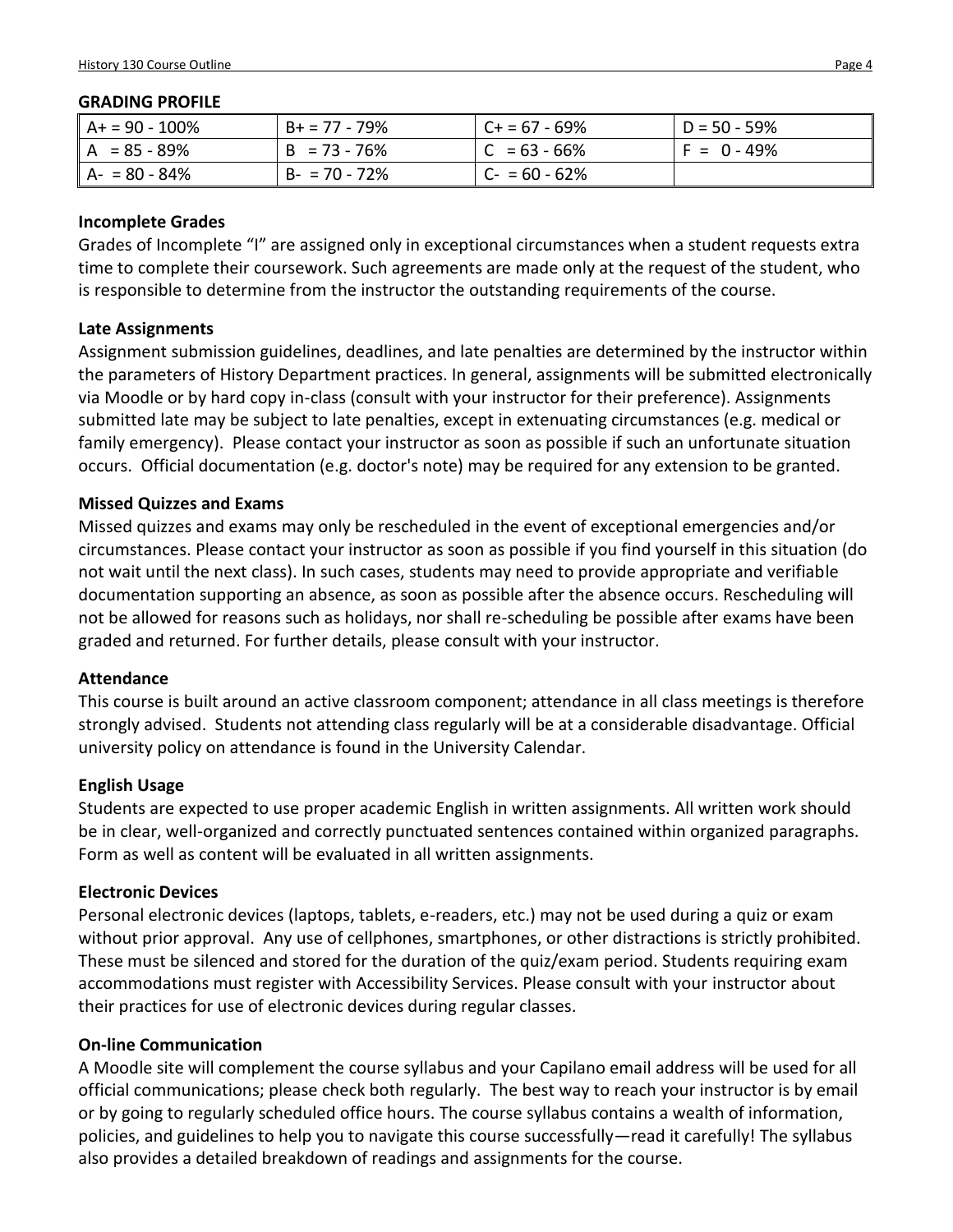## **UNIVERSITY OPERATIONAL DETAILS**

### **Tools for Success**

Many services are available to support student success for Capilano University students. A central navigation point for all services can be found at: [http://www.capilanou.ca/services/.](http://www.capilanou.ca/services/)

### **Capilano University Security: download the [CapU Mobile Safety App](https://www.capilanou.ca/services/safety-security/CapU-Mobile-Safety-App/)**

### **Policy Statement (S2009-06)**

Capilano University has policies on Academic Appeals (including appeal of final grade), Student Conduct, Cheating and Plagiarism, Academic Probation and other educational issues. These and other policies are available on the University website.

### **Academic Integrity (S2017-05)**

Any instance of academic dishonesty or breach of the standards of academic integrity is serious and students will be held accountable for their actions, whether acting alone or in a group. See policy S2017 05 for more information:<http://www.capilanou.ca/about/governance/policies/Policies/>

Violations of academic integrity, including dishonesty in assignments, examinations, or other academic performances, are prohibited and will be handled in accordance with the Student Academic Integrity Procedures.

**Academic dishonesty** is any act that breaches one or more of the principles of academic integrity. Acts of academic dishonesty may include but are not limited to the following types:

**Cheating**: Using or providing unauthorized aids, assistance or materials while preparing or completing assessments, or when completing practical work (in clinical, practicum, or lab settings), including but not limited to the following:

- Copying or attempting to copy the work of another during an assessment;
- Communicating work to another student during an examination;
- Using unauthorized aids, notes, or electronic devices or means during an examination;
- Unauthorized possession of an assessment or answer key; and/or,
- Submitting of a substantially similar assessment by two or more students, except in the case where such submission is specifically authorized by the instructor.

**Fraud**: Creation or use of falsified documents.

**Misuse or misrepresentation of sources**: Presenting source material in such a way as to distort its original purpose or implication(s); misattributing words, ideas, etc. to someone other than the original source; misrepresenting or manipulating research findings or data; and/or suppressing aspects of findings or data in order to present conclusions in a light other than the research, taken as a whole, would support.

**Plagiarism**: Presenting or submitting, as one's own work, the research, words, ideas, artistic imagery, arguments, calculations, illustrations, or diagrams of another person or persons without explicit or accurate citation or credit.

**Self-Plagiarism**: Submitting one's own work for credit in more than one course without the permission of the instructors, or re-submitting work, in whole or in part, for which credit has already been granted without permission of the instructors.